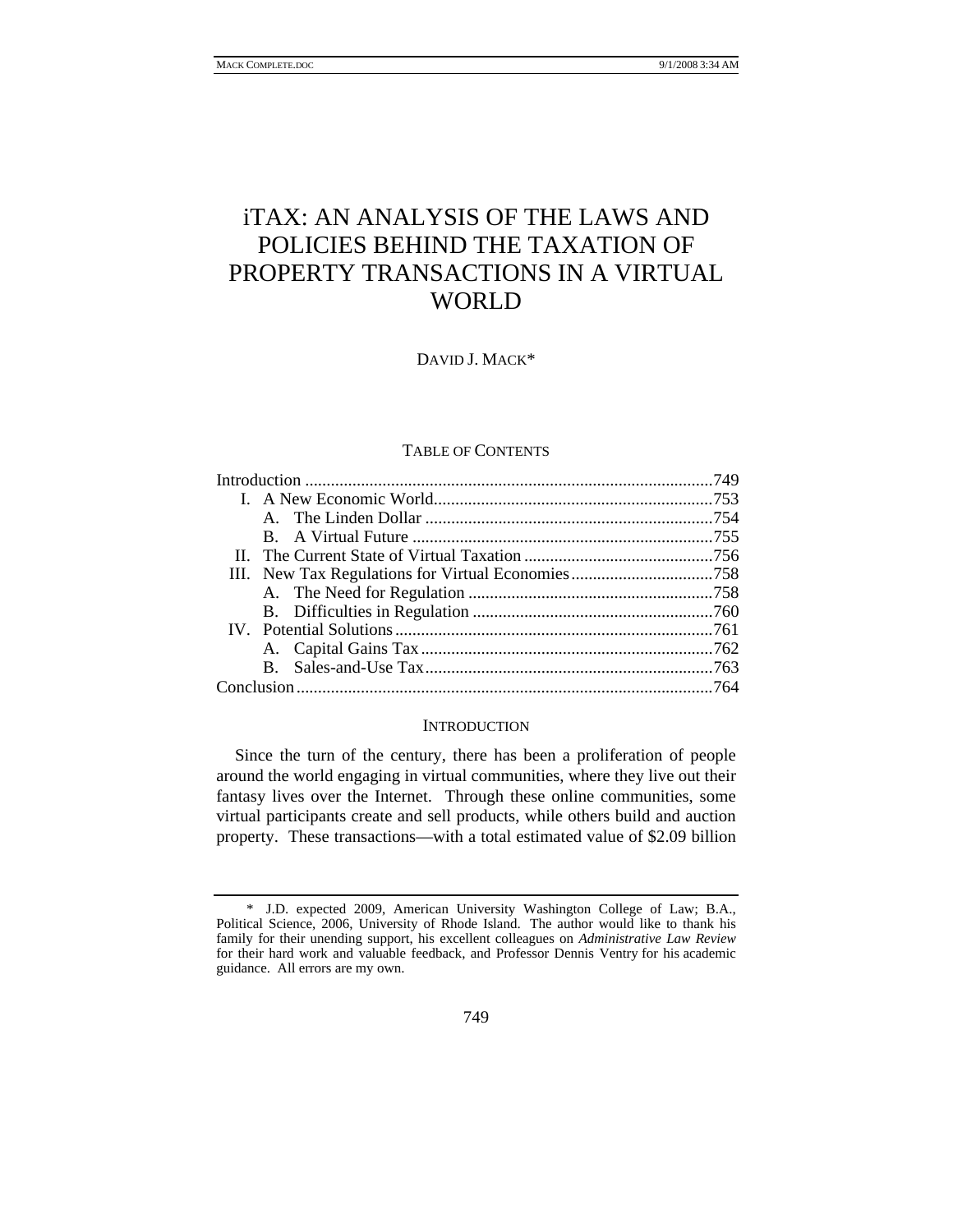per year<sup>1</sup>—would be subject to taxes in the nonvirtual world, but escape taxation due to their virtual nature.

While these virtually created products, land, and services amount to little more than information archived in an Internet database, $2$  there are many reasons to characterize virtual property as a functional equivalent of nonvirtual property—a status that could require taxation when such property is bought or sold.<sup>3</sup> Second Life, one of the most popular virtual environments<sup>4</sup> and the focus of this Comment, has recognized participants' rights to retain full intellectual property protection for the digital content they create, including "characters, clothing, scripts, textures, objects and designs."5 While the tax code has not specifically declared virtual items to be property, there is a growing trend among scholars and courts to treat virtual items as such.<sup>6</sup> This Comment supports the position of these

4*. Compare* Second Life, *Economic Statistics*, http://secondlife.com/whatis/economy\_stats.php (last visited Apr. 16, 2008) (placing the number of *Second Life* residents at 13,286,548), *with* Siam Choudhury, *MindArk: Marketing and Brand Awareness to Attract 150 Million Users to* Entropia, MMO GAMER, June 11, 2007, http://www.mmogamer.com/06/11/2007/mindark-marketing-and-brand-awareness-toattract-150-million-users-to-entropia (interviewing the CIO of *Entropia Universe*, one of *Second Life*'s competitors, who seeks to raise the current total of registered users from approximately 600,000 individuals to 150 million).

 5. Second Life, *IP Rights*, http://secondlife.com/whatis/ip\_rights.php (last visited June 13, 2008); *see also* Second Life, *Terms of Service*, http://secondlife.com/corporate/tos.php (last visited June 13, 2008) (acknowledging that users have intellectual property rights in their creations to the extent that applicable law permits, but that such rights come at the cost of certain license rights, forbearances, and indemnifications to Linden Lab—*Second Life*'s owner—and other users).

 6. The question of determining which virtual items are legal property is beyond the scope of this Comment. *See generally* Leandra Lederman *"Stranger Than Fiction": Taxing Virtual Worlds*, 82 N.Y.U. L. REV. 1620, 1631–39 (2007) (addressing various factors that affect the treatment of virtual property with regard to legal entitlements, including end user license agreements, as well as the differences between game worlds and unscripted worlds); *see also* Theodore J. Westbrook, Comment, *Owned: Finding a Place for Virtual World Property Rights*, 2006 MICH. ST. L. REV. 779, 781 (2006) ("[T]here is ample room to argue for such rights within established property theories ranging from Lockean natural law labor

<sup>1</sup>*. See generally* Posting of Tuukka Lehtiniemi to Virtual Economy Research Network, *How Big Is the RMT Market Anyway?*, http://virtualeconomy.org/blog/how\_big\_is\_the\_rmt\_market\_anyw (Mar. 2, 2007, 12:50) (analyzing the sizes and sources of virtual markets and extrapolating the total value of the "Real-Money Trade" virtual market).

<sup>2</sup>*. See generally* Daniel Terdiman, Second Life*: Don't Worry, We Can Scale*, CNET NEWS.COM, June 6, 2006, http://www.news.com/Second-Life-Dont-worry,-we-canscale/2100-1043\_3-6080186.html?tag=nefd.lede (last visited Mar. 20, 2008) (recognizing *Second Life*'s 2,579 computer servers housed in San Francisco, each server holding about sixteen acres of virtual *Second Life* land and objects).

<sup>3</sup>*. See* Joshua A.T. Fairfield, *Virtual Property*, 85 B.U. L. REV. 1047, 1048–50 (2005) (detailing the three main reasons why computer code in virtual worlds should be treated as virtual property rather than intellectual property, namely because it is rivalrous, persistent, and interconnected). *See generally* Charles Blazer, *The Five Indicia of Virtual Property*, 5 PIERCE L. REV. 137, 161 (2006) (concluding that virtual property rights must be preserved and recognized by courts, especially in light of their individualized characteristics).<br>4. Compare Second Life, Economic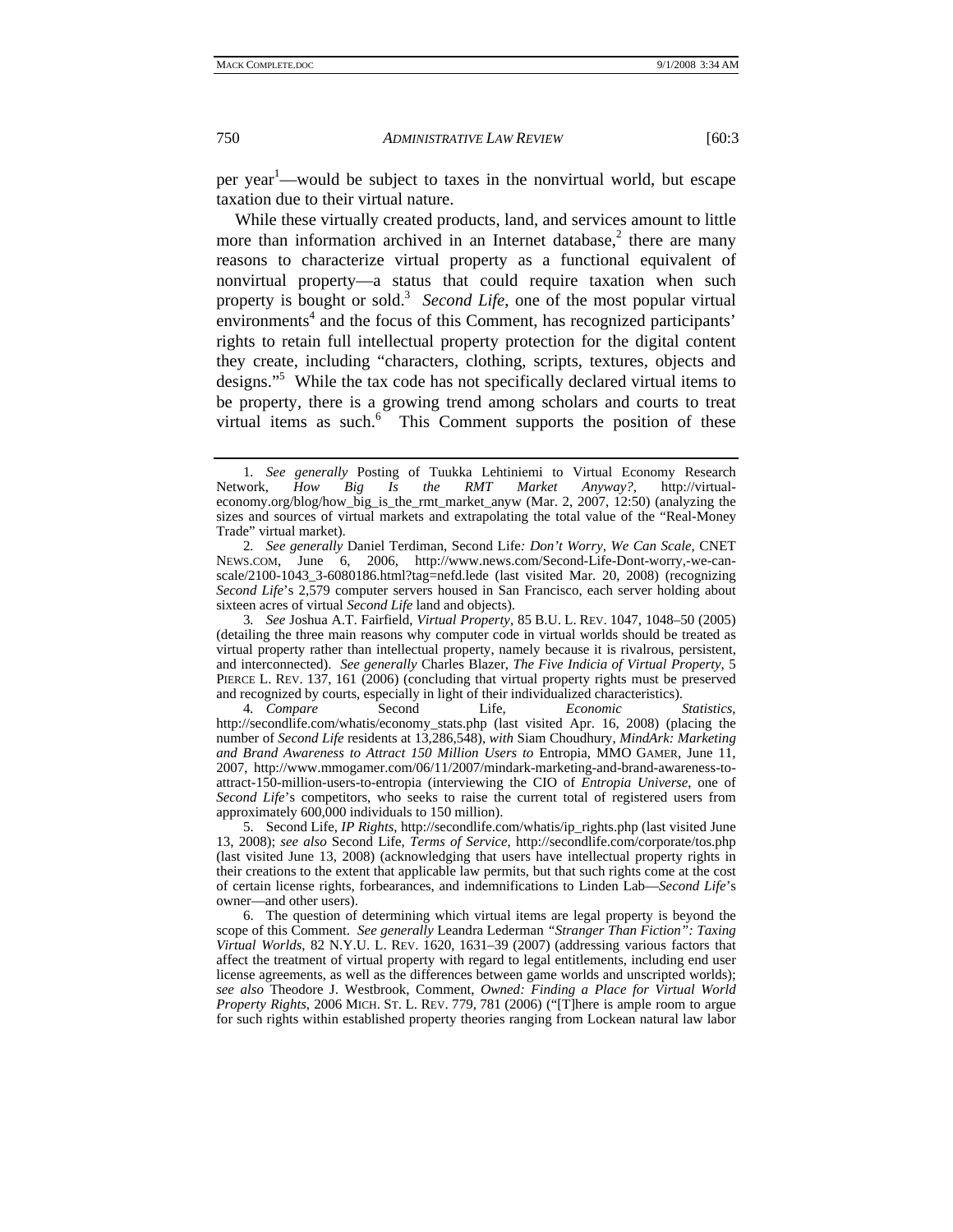commentators that virtual items do indeed constitute property and further argues that virtual item transactions should be subject to taxation under U.S. law.

Even without any conclusive recognition of such property rights, or perhaps because of it, virtual commerce has been growing at an unprecedented pace.<sup>7</sup> Currently, even conservative estimates place the value of virtual transactions at over \$880 million.<sup>8</sup> Virtual economies are therefore comparable to, and in some cases surpass, economies of realworld industrialized nations.<sup>9</sup> If economic growth increases at the current rate, virtual commerce could achieve a value of \$250 billion by 2010.<sup>10</sup>

Tax law in the United States does not currently cover virtual transactions—either virtual-to-real transactions or virtual-to-virtual transactions.<sup>11</sup> It is debatable whether these transactions represent taxable events,<sup>12</sup> and even under which theory governments could or should tax

8*. See* The Secondlife Newspaper, *supra* note 7 (estimating a value based upon virtual sales and transaction values occurring in a virtual world alone).

9*. See* Edward Castronova, *Virtual Worlds: A First-Hand Account of Market and Society on the Cyberian Frontier* 33 (CESifo, Working Paper No. 618, 2001), *available at* http://papers.ssrn.com/sol3/papers.cfm?abstract\_id=294828 (explaining that the GNP of Norrath, a virtual nation in the game *Everquest*, is comparable to that of Russia or Bulgaria, and higher than that of China or India).

10*. See* The Secondlife Newspaper, *supra* note 7 (using growth predictions from Dan Miller, a senior economist with the Joint Economic Committee and expert on virtual economies). While it is unrealistic to contend that the growth rates will continue in perpetuity, substantial amounts of capital would elude taxation even under significantly lower rates of growth.

 11. Virtual-to-real transactions are those involving real money or property exchanged for virtual money or items. Virtual-to-virtual transactions involve only the sale or exchange of virtual property and virtual money. These two types of transactions can be treated the same in assessing tax liability, as the issue turns on whether virtual activity is taxable and not how virtual activity intersects with the real world.

12*. See* Lederman, *supra* note 6, at 1651–52 (recognizing that although the Supreme Court does seem to include virtual transactions in the scope of taxable transactions, the issue has not been definitively decided); *cf.* Cottage Sav. Ass'n v. Comm'r, 499 U.S. 554, 566 (1991) ("[A]n exchange of property gives rise to a realization event so long as the

theory to Hegelian personality theory."). *But see* Allen Chein, *A Practical Look at Virtual Property*, 80 ST. JOHN'S L. REV. 1059, 1088 (2006) ("Despite the fact that virtual world residents think of virtual goods in the same way as tangible properties and that the relative equities favor these residents, reasons abound why a court would not treat virtual items as property.") (footnote omitted).

<sup>7</sup>*. See* The Secondlife Newspaper, *U.S. Congress Ponders Taxing Virtual Commerce*, July 4, 2007, http://sl-newspaper-bnc.blogspot.com/2007/07/us-congress-ponders-taxingvirtual.html (citing industry growth predictions of around 10%–15% a month, while Linden Lab reports figures at approximately 140% since November 2006). For further predictions, see Daniel Terdiman, *IRS Taxation of Online Game Virtual Assets Inevitable*, CNET NEWS.COM, Dec. 3, 2006, http://www.news.com/IRS-taxation-of-online-game-virtualassets-inevitable/2100-1043\_3-6140298.html?tag=item (last visited Mar. 20, 2008) (citing a senior economist with the Joint Economic Committee of Congress).For growth statistics, see Second Life, *Economic Statistics: Graphs*, http://secondlife.com/whatis/economygraphs.php (last visited June 13, 2008) (providing graphical evidence of tremendous growth between the middle of 2006 and the middle of 2007).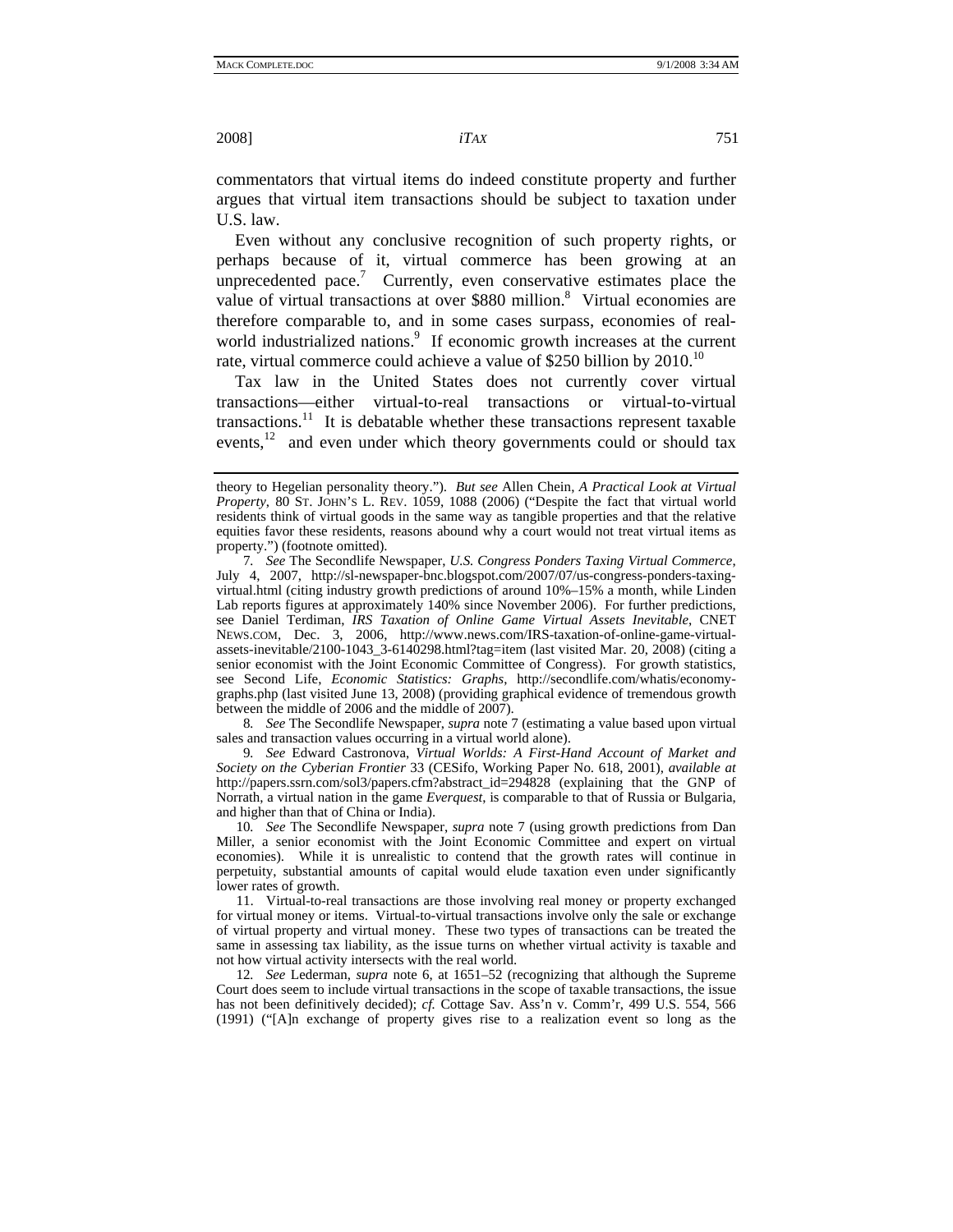them. Due to potentially significant amounts of lost tax revenue associated with virtual transactions, the Joint Economic Committee of Congress has launched an investigation into the public policy considerations that virtual economies raise.13 Interestingly, at the outset of the study, the majority of the committee expressed the opinion that the government should not tax the receipts and profits of virtual worlds.<sup>14</sup>

This Comment discusses the reasons for and against the Internal Revenue Service's (IRS) controlling, regulating, and taxing online exchanges of virtual currency and property. Part II describes the experiences users encounter while participating in the virtual world. Although there are several such worlds, this Comment focuses on *Second Life*—an unscripted virtual environment with no set storyline or specific goals.15 The world allows individuals to create online personae, live out whatever dreams they wish, and interact with the millions of others in the environment. Part II also lays out the context for virtual transactions and the reasons for their development. Part III discusses the current state of U.S. tax law as it relates to online transactions and property regulation, while comparing it with similar laws governing real property. Part IV explores both the needs and benefits of imposing tax regulations on virtual environments. Additionally, this Part examines the drawbacks and complications that would result from IRS application of such regulations. Part V proposes two methods the IRS could use to regulate and tax virtual transactions: the imposition of either a capital gains tax or a sales tax. This Comment concludes by arguing that there is a need for new regulations of both virtual-to-real and virtual-to-virtual transactions. It further concludes that the IRS should employ a modified form of a sales-and-use tax by which the agency could best achieve its revenue-collecting purpose while

exchanged properties are 'materially different'—that is, so long as they embody *legally distinct entitlements*.") (emphasis added). By leaving the definition of legal entitlements vague, the Supreme Court has allowed ambiguity as to whether virtual property represents a legal entitlement subject to tax when exchanged.

<sup>13</sup>*. See, e.g.*, Stephen Foley, *U.S. Taxman Targets Virtual World Booming on the Internet*, INDEPENDENT (UK), Oct. 20, 2006, *available at* http://www.independent.co.uk/news/business/news/us-taxman-targets-virtual-worldbooming-on-the-internet-420891.html (noting the current congressional probe into virtual environments). At the time of this writing, the investigation is still ongoing and the final report has yet to be released.

<sup>14</sup>*. See* Press Release, Joint Econ. Comm., Virtual Economies Need Clarification, Not More Taxes (Oct. 17, 2006), *available at* http:// www.house.gov/jec/news/news2006/pr109- 98.pdf ("'There is a concern that the IRS might step forward with regulations that start taxing transactions that occur within virtual economies. This, I believe, would be a mistake,' Chairman Jim Saxton said today.").

<sup>15</sup>*. See* Daniel C. Miller, Note, *Determining Ownership in Virtual Worlds: Copyright and License Agreements*, 22 REV. LITIG. 435, 436–37 (2003) ("In this [type of world], users create virtual lives by building houses, publishing newsletters, and creating alter egos. They spend hours upon hours creating their existence.") (footnotes omitted).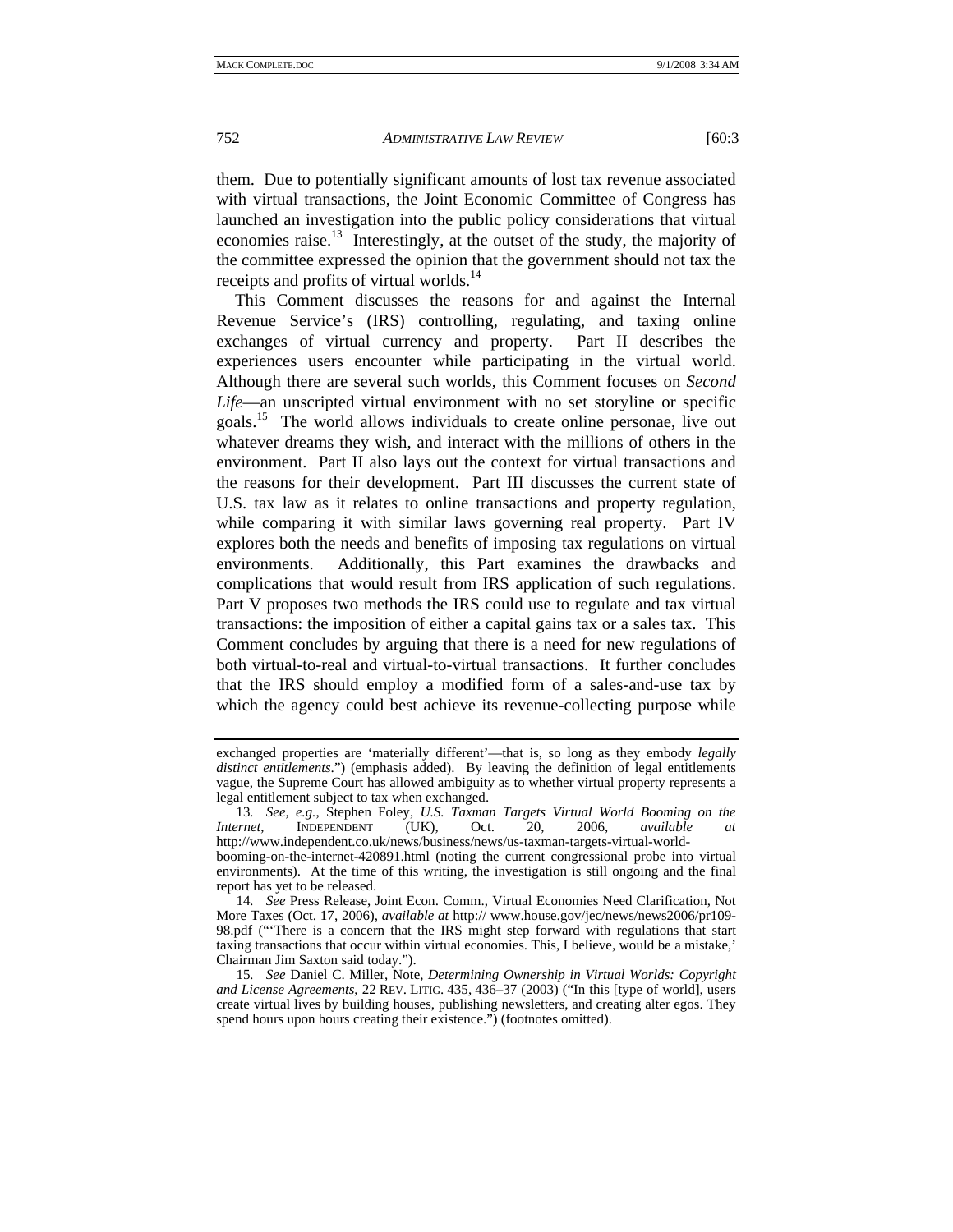avoiding many of the pitfalls of virtual regulation—including enforcement, evaluation, and liquidity problems.

# I. A NEW ECONOMIC WORLD

For ease of understanding, this Comment will focus on *Second Life* one of several virtual worlds—as an exemplar of virtual environments and economies.16 *Second Life* is an ideal model for evaluating new regulations because it represents a good cross section of the other environments, incorporating many of the same elements and principles, such as a fixed currency and property rights.<sup>17</sup>

Linden Research, Inc. (Linden Lab), the creator of *Second Life*, declares that its product is a "3-D virtual world entirely built and owned by its Residents."18 To access the environment, a user registers on the *Second Life* homepage by creating a character and downloading the application,  $19$ which under the basic membership plan is free of charge.<sup>20</sup> The user may then access the virtual world, which possesses many real-world qualities, such as weather, natural topography, cities, and town squares where people congregate and interact.<sup>21</sup> Individual users have created nearly all the objects in *Second Life*, from the clothing to the gardens and even the buildings themselves.<sup>22</sup> Because, at least according to Linden Lab, users

20*. See* Second Life, *Memberships, Land, and Pricing*, http://secondlife.com/whatis/pricing.php (last visited June 13, 2008) (describing the two membership plans: a free basic membership and a premium membership which costs \$9.95 per month and allows the user to own land and receive extensive support).

21*. See generally* Second Life, *What Is* Second Life*?*, *supra* note 18 (advertising a free-reign world teeming with people, entertainment, experiences, and opportunity).

22*. See* Cory Ondrejka, *Escaping the Gilded Cage: User Created Content and Building the Metaverse*, 49 N.Y.L. SCH. L. REV. 81, 87 (2004) (noting that individual users, and not Linden Lab (the site owner and administrator), have created nearly all of the objects in the

 <sup>16.</sup> This Comment does not purport to declare *Second Life* as better or worse than other virtual worlds. Rather, it focuses on *Second Life* because its economy has been thoroughly studied, and enough data exists to apply findings on tax liabilities and solutions to other virtual worlds. *See, e.g.*, Mark Methenitis, *A Tale of Two Worlds: New U.S. Gambling Laws and the MMORPG*, 11 GAMING L. REV. 436, 437–38 (2007) (noting that by its nature, *Second Life* lends itself to use as a virtual world model for developing future regulations).

<sup>17</sup>*. See* Viktor Mayer-Schonberger & John Crowley, *Napster's Second Life?: The Regulatory Challenges of Virtual Worlds*, 100 NW. U. L. REV. 1775, 1804–10 (2006) (recognizing Second Life as one of the premier virtual economies due to its policy of granting intellectual property rights—one of the many features that competitors seek to emulate).

 <sup>18.</sup> Second Life, *What Is* Second Life*?*, http://secondlife.com/whatis (last visited June 13, 2008); *see also* Bettina M. Chin, *Regulating Your Second Life: Defamation in Virtual Worlds*, 72 BROOK. L. REV. 1303, 1303 (2007) (describing the visual setting and personalized feel of *Second Life*).

<sup>19</sup>*. See* Second Life, *FAQ*, http://secondlife.com/whatis/faq.php (last visited June 13, 2008) (describing the subscription process and noting its simplicity). The process requires very little time and effort: the author registered, created an avatar (a 3-D computer model that represents an individual user), and was exploring the world in less than fifteen minutes.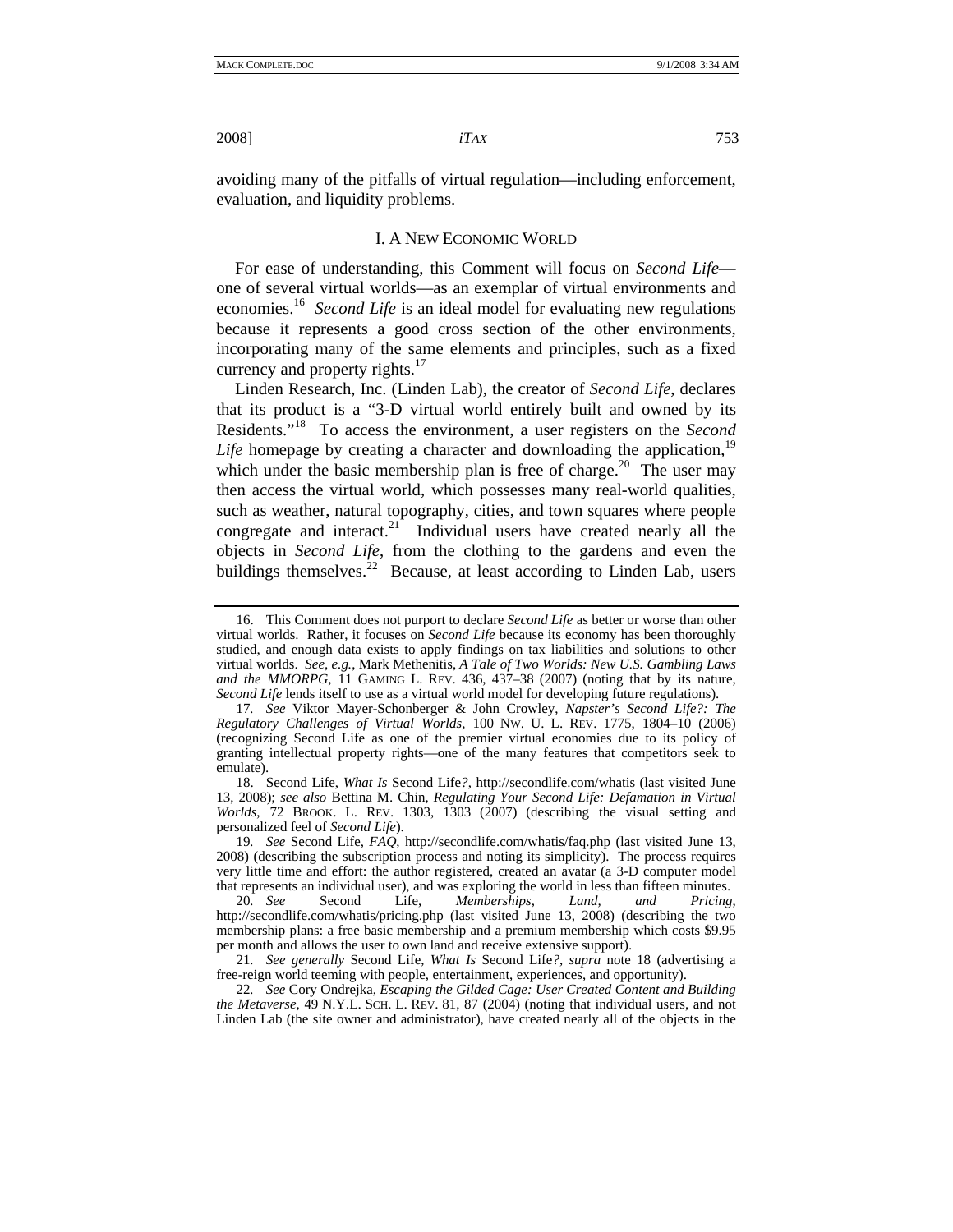maintain property rights in the objects they create, they are free to sell these objects to others.23 In the virtual economy of *Second Life*, users buy and sell objects with a virtual monetary unit—the Linden dollar.<sup>24</sup>

# *A. The Linden Dollar*

The Linden dollar (named after the environment's creator, Linden Lab) is the digital currency that forms the backbone of *Second Life*'s virtual economy.<sup>25</sup> An actual currency exchange, the Linden Dollar Exchange (LindeX), allows users to fund their characters and increases flexibility for world markets.<sup>26</sup> The creators have made the Linden dollar a floating currency.<sup>27</sup> Because the Linden dollar has an exchangeable real currency value, each sale by a user can potentially reap a profit, leading some users to turn to *Second Life* as their entire source of income.<sup>28</sup> As an extreme example, Ailin Graef, better known in *Second Life* as Anshe Chung, has become a virtual world icon by declaring a net worth of over one million U.S. dollars, all earned from her *Second Life* business.<sup>29</sup> This represents a

environment).

<sup>23</sup>*. See* Second Life, *IP Rights*, *supra* note 5 (recognizing a resident's right to "retain intellectual property rights in the original content they create in the *Second Life* world, including avatars, clothing, scripts, textures, objects and designs"). This right is enforceable and applicable both in-world and offline. The implications of this right are unknown, as there has yet to be a challenge to it. However, regardless of the rights that the virtual world provides, the courts and legislature have not yet followed suit.

<sup>24</sup>*. See* Second Life, *What Is* Second Life*?*, *supra* note 18 ("The Marketplace currently supports millions of [U.S.] dollars in monthly transactions. This commerce is handled with the in-world unit of trade, the Linden dollar, which can be converted to [U.S.] dollars at several thriving online Linden dollar exchanges.").

<sup>25</sup>*. See id.* (declaring the Linden dollar the only permitted currency in *Second Life*).

<sup>26</sup>*. See generally* Second Life, *LindeX Market Data*, http://secondlife.com/whatis/economy-market.php (last visited June 13, 2008) (listing the LindeX's past exchange rates for the Linden dollar against the U.S. dollar and providing graphs of past usage and exchange rates).

 <sup>27.</sup> A floating currency has a flexible exchange rate that is allowed to fluctuate according to the foreign exchange market. *See* CNNMONEY.COM, *How Real Money Works in* Second Life, http://money.cnn.com/2006/12/08/technology/sl\_lindex/index.htm (last visited June 13, 2008) (interviewing the CFO of Linden Lab to analyze how virtual currency works, including his opinions on why it is important to leave the Linden dollar as a floating currency); *see also* Second Life, *LindeX Market Data*, *supra* note 26 (providing daily market history, including the current exchange rate of 264 Linden dollars to one U.S. dollar).

<sup>28</sup>*. See generally* JULIAN DIBBELL, PLAY MONEY: OR, HOW I QUIT MY DAY JOB AND MADE MILLIONS TRADING VIRTUAL LOOT (2006) (relaying the author's experiment in becoming a virtual currency trader and earning the equivalent of a \$47,000 annual salary).

<sup>29</sup>*. See* Rob Hof, Second Life*'s First Millionaire*, BUSINESS WEEK, Nov. 26, 2006, *available at*

http://www.businessweek.com/the\_thread/techbeat/archives/2006/11/second\_lifes\_fi.html (relating the career successes of Ailin Graef, who, from an initial investment of \$9.95, arranged a business whereby she would buy virtual land, subdivide it, and either rent or resell it for a profit).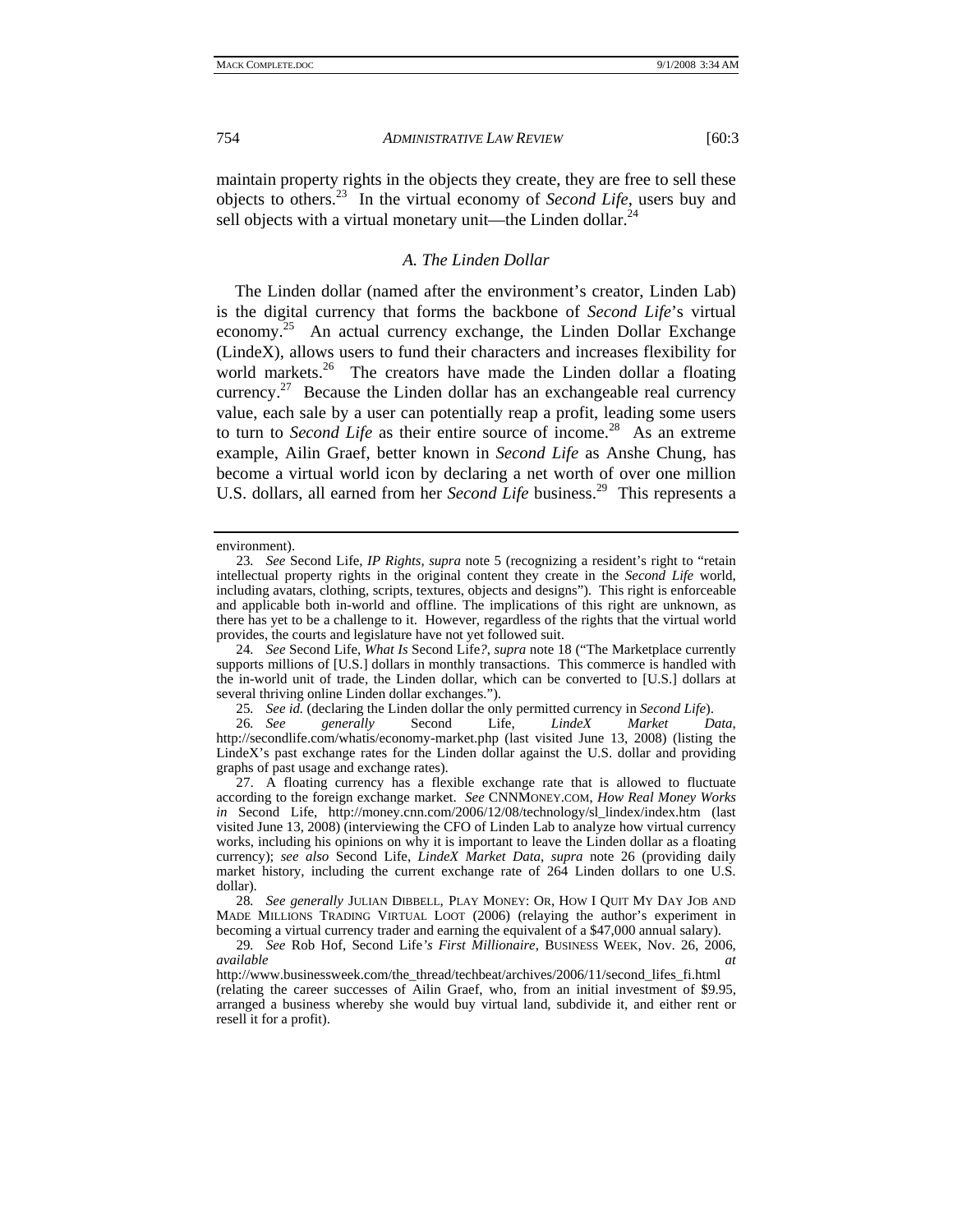milestone in the business world—a company has derived the entirety of its real-world profits and revenue solely through virtual transactions.<sup>30</sup>

At any time they choose, users are free to utilize the LindeX or various other methods to exchange their real currency for Linden dollars, and vice $versa.<sup>31</sup>$  With a little start-up capital and the right investments, or just an industrious business sense, it is quick and easy to earn a sizable amount of Linden dollars.<sup>32</sup> Users can exchange Linden dollars for real currency, effectively turning each profitable virtual transaction into a potential realworld gain. $33$ 

#### *B. A Virtual Future*

*Second Life* is an exemplary representation of an entire industry that is quickly expanding at an increasing rate.<sup>34</sup> While *Second Life* has nearly ten million registered users, there are as many as thirty million people participating in virtual environments. $35$  Data indicate that virtual environments of all types, not just *Second Life*, will continue to play an

 <sup>30.</sup> While sales of nontangibles occur quite frequently in the real world, as in the sale of a copyright, patent, or trademark, these are equivalent to thoughts and ideas, which are intangible by their nature. While the land and goods in *Second Life* may be more analogous to real property—the most tangible of commodities—*Second Life* land is not tangible at all. For more information, see *supra* note 3 and accompanying text.

<sup>31</sup>*. See* Second Life, *FAQ*, *supra* note 19 (explaining that in addition to the LindeX, there are many ways to exchange U.S. dollars and Linden dollars, including third party websites and virtual ATMs).

<sup>32</sup>*. See* Second Life, *Business Opportunities*, http://secondlife.com/whatis/businesses.php (last visited June 13, 2008) (discussing the potential opportunities for both innovation and profit, such as creation and sale of items, conducting land transfers, and performing various services for other users—including party and wedding planners, theme park developers, vacation resort owners, custom animation creators, and automotive manufacturers).

<sup>33</sup>*. See* Edward Castronova, *A Cost-Benefit Analysis of Real-Money Trade in the Products of Synthetic Economies*, 8 INFO 51, 52 (2006) (recognizing in-game items and currency as having real-world value even if never removed from the virtual environment, and using the example of a hypothetical dungeon key, which has both a supply curve and a demand curve, and hence an implicit economic value).

 <sup>34.</sup> Many other environments exist as part of the virtual industry, which has flourished in recent years. Not only are there unscripted worlds such as *Second Life*, *Sims Online*, and *There*, but game worlds as well, such as *World of Warcraft*, *City of Heroes*, and *Everquest*, where there are specific objectives for each user to complete. Tax questions apply differently to game worlds, which were created purely for entertainment and without market forces and economic situations in mind. Although game worlds fall outside the scope of this Comment, it is important to note that *Second Life* is merely one of many similar environments. *See supra* note 7 and accompanying text.

<sup>35</sup>*. See* Second Life, *Economic Statistics*, *supra* note 4 (noting population and usage, land sale figures, and a variety of statistics concerning the Linden dollar, such as average monthly spending, number of business owners with positive cash flow, and the primary sources of the Linden dollar). *See generally* Castronova, *supra* note 33, at 52 (reporting approximately twenty million users over a year ago, leading to the possibility of nearly forty million users today, given current rates of expansion).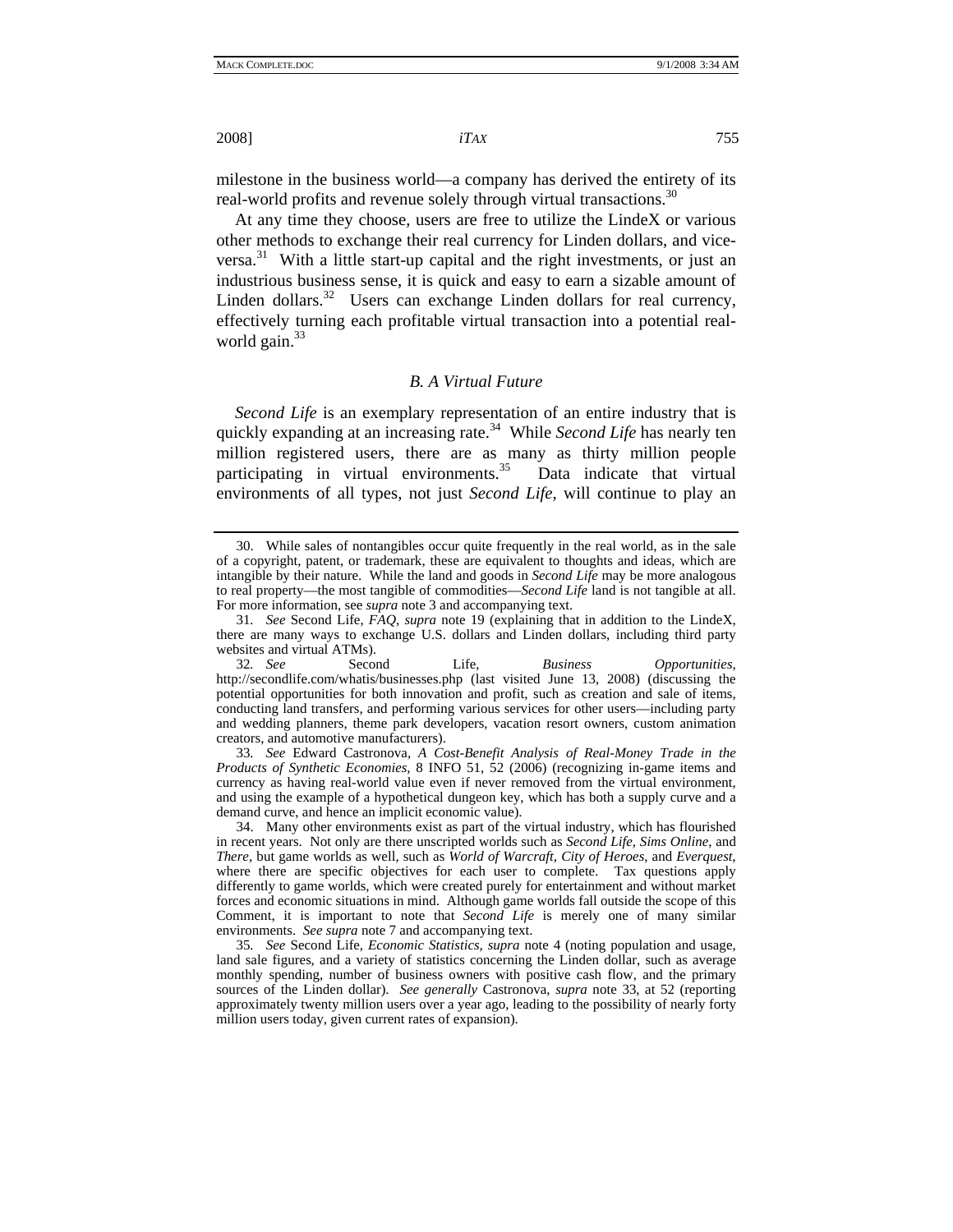increasing role in modern society as more and more users join and bring increasing amounts of capital into the online world.<sup>36</sup> There has already been a dramatic move to virtual worlds by banking, retail, telecommunications, and general business industries. $37$ 

# II. THE CURRENT STATE OF VIRTUAL TAXATION

Assuming that users maintain a legitimate real property interest in their virtual items, it is easy to discern the real-world value of such items. According to current federal income tax laws, the gross income from any source is taxable.<sup>38</sup> However, ambiguity exists about whether a virtual property transaction is equivalent to a real-world acquisition or sale.<sup>39</sup>

In the real world, when people exchange property for a value different from their basis in that property, tax liability may arise.<sup>40</sup> Determining basis depends on how the owner acquired the property in question; for property acquired by purchase or contract, the basis is the original cost.<sup>41</sup> The difference between the amount realized from the sale or other disposition and the basis constitutes gain or loss.<sup>42</sup> This value, taken in conjunction with the associated deductions, is the adjusted gross income, and ultimately becomes taxable. $43$ 

<sup>36</sup>*. See* Castronova, *supra* note 9, at 39 (stating that the impact of virtual worlds is difficult to overestimate, and even predicting that most, if not all, real-world communication, family interaction, and commerce will be replaced by virtual-world analogues). *See generally* Jack M. Balkin, *Virtual Liberty: Freedom to Design and Freedom to Play in Virtual Worlds*, 90 VA. L. REV. 2043, 2044–45 (2004) (concluding that virtual worlds are very likely to become important spaces for innovation and free expression, and proper legislation should reinforce and protect these important values).

<sup>37</sup>*. See, e.g.*, Alan Rappeport, *When Virtual Crises Turn Real*, CFO.COM*,* Aug. 16, 2007, http://www.cfo.com/article.cfm/9670900/1/c\_9644880?f=home\_todayinfinance (examining a real banking crisis that occurred in one of *Second Life*'s virtual banks, and noting that what draws banks into Second Life also draws others companies, including IBM, Coca-Cola, and Best Buy).

<sup>38</sup>*. See* 26 U.S.C. § 61(a) (2000) (stating that taxable income includes, but is not limited to, the purchase or sale of any property with a discernable value, gross income derived from businesses, compensation for services, and gains derived from dealings in property).

<sup>39</sup>*. See supra* note 12 and accompanying text.

<sup>40</sup>*. See generally* 26 U.S.C. § 1001 (2000) (explaining both how to recognize a gain or loss and the proper method of determining that amount). Liability may arise in a myriad of other circumstances, but this Comment only deals with this type of exchange.

<sup>41</sup>*. See* 26 U.S.C. § 1012 (2000) ("The basis of property shall be the cost of such property, except as otherwise provided . . . .").

<sup>42</sup>*. See* 26 U.S.C. § 1001(a) (2000) ("The gain from the sale or other disposition of property shall be the excess of the amount realized therefrom over the adjusted basis . . . and the loss shall be the excess of the adjusted basis provided in such section for determining loss over the amount realized.").

<sup>43</sup>*. See* 26 U.S.C. § 1001(c) (2000) ("[T]he entire amount of the gain or loss, determined under this section, on the sale or exchange of property shall be recognized.").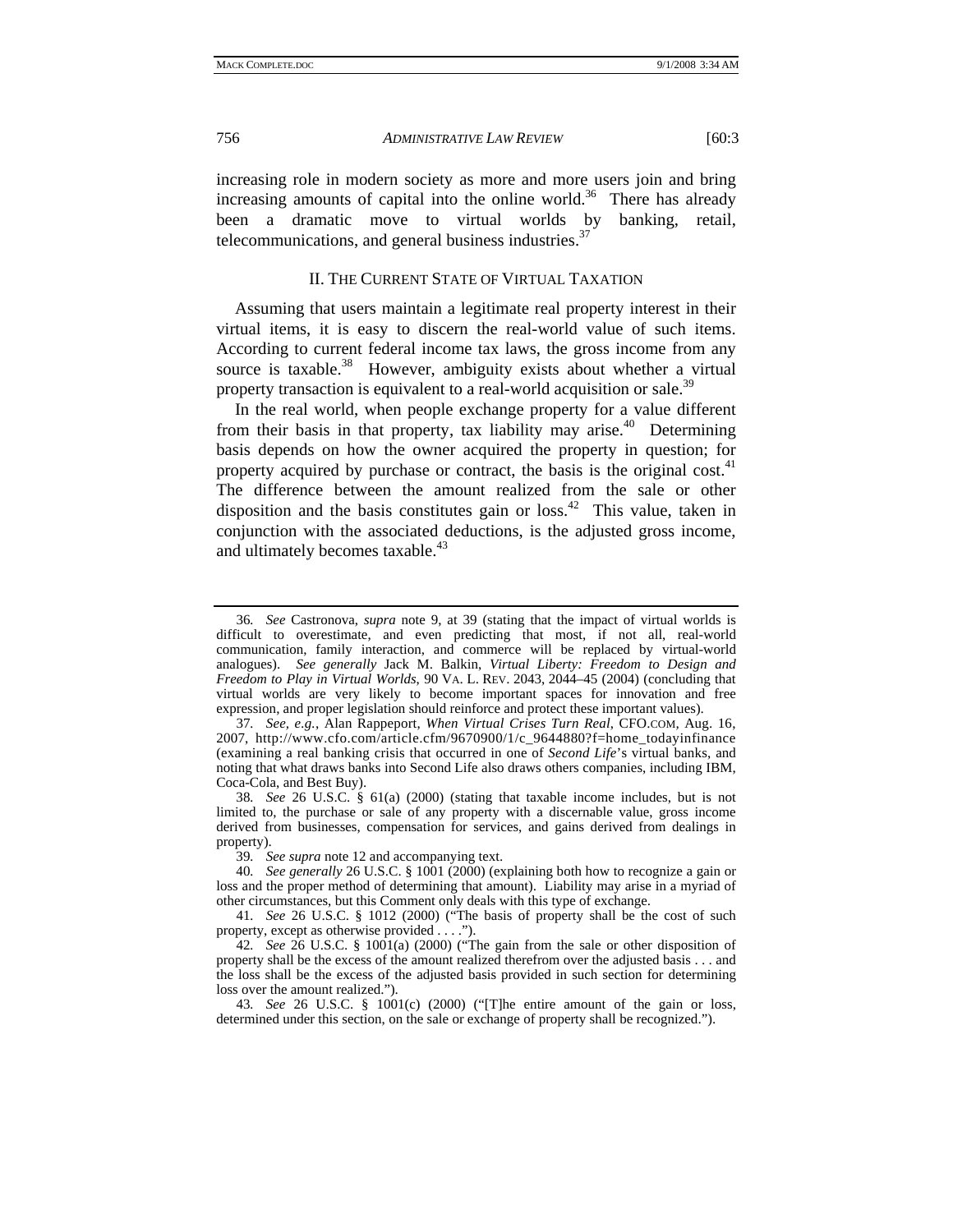A simple change in basis will not immediately incur tax liability.<sup>44</sup> There must be a taxable event, currently characterized as "the gain or loss realized from the conversion of property into cash, or from the exchange of property for other property differing materially either in kind or in extent," which "is treated as income or as loss sustained."<sup>45</sup>

Whether virtual property is taxable thus turns on whether it falls under this second depiction of property. The fact that an item is not tangible does not defeat this characterization; for tax purposes, the exchange of intellectual property can constitute a taxable event.<sup>46</sup> As users retain intellectual property rights in their unique creations, a virtual sale could be viewed as exchanging two distinct and dissimilar intellectual property rights, which is a taxable transaction.<sup>47</sup> From this view, there is a strong argument that an exchange of a virtual car for a virtual house would constitute a taxable event, as each item possesses a distinct and dissimilar market value.<sup>48</sup>

If a transaction of real-world goods or services occurs online, it could be taxable under current law.<sup>49</sup> However, the IRS is silent about how it intends to handle virtual transactions.<sup>50</sup>

47*. See generally id.* (providing background information on the taxability of intellectual property rights). For a discussion on the treatment of virtual property, as well as *Second Life*'s observance of creators' rights, see *supra* notes 3, 5–6 and accompanying text.

48*. See* Castronova, *supra* note 33, at 52 ("Economics sees value wherever humans decide that some construct of theirs has utility but is scarce. Synthetic world goods have utility and are scarce; thus they have value that can be measured in terms of real dollars.").

49*. See generally* 26 U.S.C. § 61(a) (2006) (providing the legal basis to tax online retailers, such as eBay, by defining gross income as income through any source derived, not limited to real-world activity). This definition is incredibly broad and can be interpreted to include nearly anything as income. However, most of the tax code constitutes exceptions to the general rule represented in this section.

 50. While there has been no attempt to require tax payments resulting from virtual activity, such regulation does not appear to be outside the scope of the IRS's authority under its enabling legislation. Because the tax code defines income broadly enough to encompass any source of income, the IRS would not exceed its rulemaking authority by promulgating additional regulations specifically governing virtual economies. *See infra* note 54 and accompanying text. The IRS could impose reporting requirements so long as the IRS interprets the existing statutory provisions to be broad enough to encompass virtual transactions. If not, Congress would need to issue an amendment to force third parties to report their income and costs, as is currently required of banks, mutual funds, other financial institutions, and many employers, through the W-2 form. *Cf.* Leandra Lederman, *Statutory Speed Bumps: The Roles Third Parties Play in Tax Compliance*, 60 STAN. L. REV. 695, 697 (2007) ("As is well known, in a variety of situations, the federal government requires third

<sup>44</sup>*. See* 26 U.S.C. § 1031 (2000) (excluding like-kind exchanges from tax recognition, as in the case of a taxpayer selling and receiving items used for business purposes who will not be taxed on any gains up to the amount of non-like-kind property received).

 <sup>45. 26</sup> C.F.R. § 1.1001-1(a) (2007).

<sup>46</sup>*. See generally* Xuan-Thao N. Nguyen & Jeffrey A. Maine, *Taxing the New Intellectual Property Right*, 56 HASTINGS L.J. 1, 35 (2004) (analogizing the tax treatment of intellectual property transactions, such as an exchange of copyrights and patent rights, to those of real property transactions).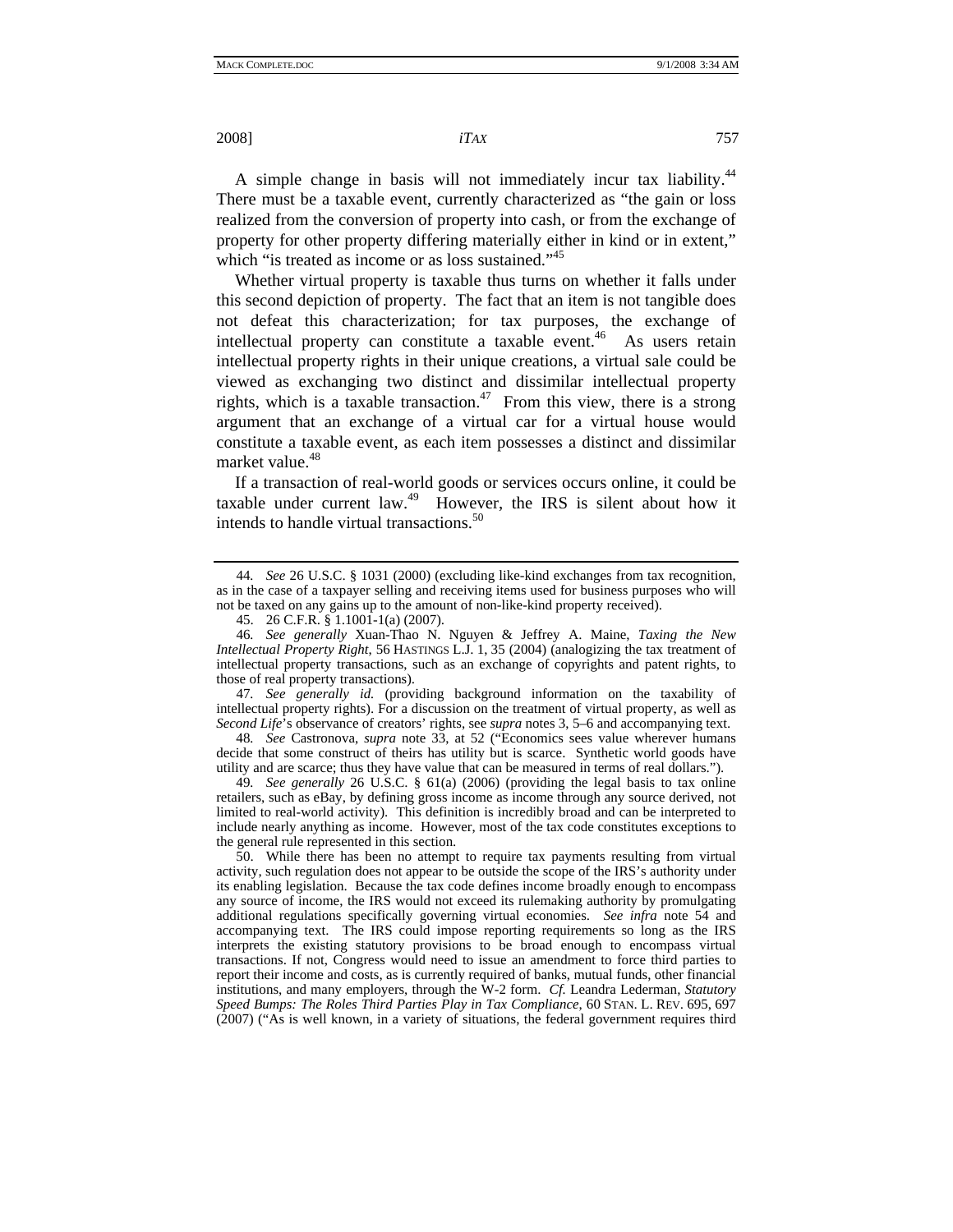## III. NEW TAX REGULATIONS FOR VIRTUAL ECONOMIES

While the current U.S. tax code does not provide the IRS with a vehicle to tax transactions that occur entirely in a virtual environment, there are several reasons why regulation is not only desirable, but also necessary. However, the IRS must exercise extreme care in forming new regulations, as there are numerous pitfalls in attempting to regulate such new and fragile worlds, each having the potential to kill virtual economies in their infancy.

# *A. The Need for Regulation*

Because the current enabling legislation is arguably broad enough to tax virtual transactions, the IRS need only announce a new interpretation and provide guidelines. There are many reasons for the IRS to promulgate rules governing virtual transactions, including (1) elimination of the potential for tax evasion; (2) prevention of legal ambiguities that would result in unintentional noncompliance; and (3) fleeting opportunity to incorporate regulations into a fledgling economy while it is still both feasible and practical.

The first reason to regulate virtual transactions is that if virtual economies remain untaxed, a real-world vendor could sell goods or services through *Second Life*, taking in untaxed virtual money in exchange for items in the real world.<sup>51</sup> By avoiding taxes, the vendor could lower prices, thereby gaining a market advantage over vendors selling only in real-world markets.<sup>52</sup> This would result in negative economic effects whereby vendors operating in good faith would lose business as a direct result of their good faith, eventually forcing a significant portion of vendors to operate in the underground economy solely to stay competitive. The consequences would be not only a significant loss of revenue to the government, but a major blow to the economy as a whole.

The second reason to impose new regulations is to avoid creating ambiguity or uncertainty regarding the treatment of taxable, real-world income vendors earn along with untaxed, virtual income. By exchanging virtual money for real goods and vice versa,  $53$  businesses and individuals

parties to report to the government, with a copy to the taxpayer, amounts the payor transferred to the taxpayer.").

 <sup>51.</sup> While this market advantage is primarily a theoretical harm, the situations in which it could materialize are already occurring. *See infra* note 53 and accompanying text (detailing one instance of a business accepting virtual money for real goods).

<sup>52</sup>*. See* Lederman, *supra* note 6, at 1666–69 (advancing the theory that the intentional tax avoidance resulting from an untaxed sector is a reason to tax the sale of virtual items).

 <sup>53.</sup> Such trade between virtual and real economies has already occurred. A few sites have begun to allow visitors to purchase goods using Linden dollars. *See, e.g.*, Press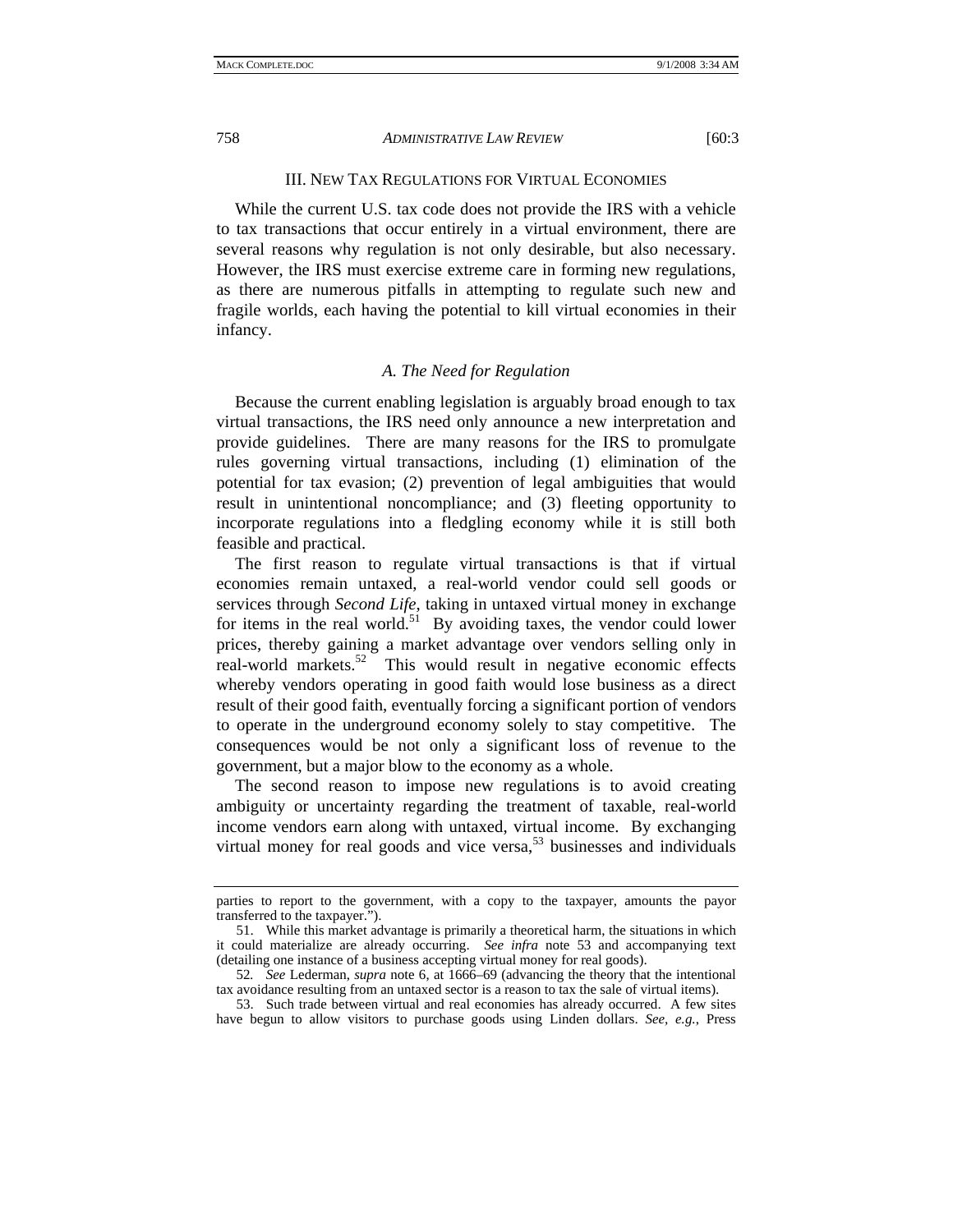may easily become confused about their tax liabilities. A vendor might believe that by accepting virtual currency for its real-world services, its income would not be taxed, despite current laws to the contrary.<sup>54</sup> This could have the unfortunate consequence of leading the government to create a society of unintentional tax cheats.<sup>55</sup>

The third reason for a new regulation is the extreme growth potential of virtual economies.<sup>56</sup> Already, more than fifty major real-world companies have created official virtual presences within the *Second Life* environment. $57$  With the current rate of expansion, a measurable percentage of the U.S. economy will soon be engaged in virtual transactions, with many occurring entirely within such environments.<sup>58</sup> The IRS has a unique opportunity to promulgate regulations and observe their effects before so much of the real economy becomes invested in the virtual world that it is difficult to make a significant change.<sup>59</sup> However, as important as these regulations are in a virtual world, there may also be

55*. See* Lederman, *supra* note 6, at 1667–68 (speculating that if the government declared its intent not to tax virtual currency, the confusion it would likely cause would result in unintentional noncompliance).

56*. See supra* note 7 and accompanying text (presupposing that greater than expected growth rates will eventually lead to a high value economy).

57*. See* Frank Rose, *How Madison Avenue Is Wasting Millions on a Deserted* Second Life, WIRED, July 24, 2007, http://www.wired.com/techbiz/media/magazine/15- 08/ff\_sheep?currentPage=all (evaluating the efficacy of major companies opening official virtual offices in *Second Life* and concluding that it would be a poor business decision). Nevertheless, Coca-Cola, IBM, Coldwell Banker, Adidas, H&R Block, Sears, Nissan, Pontiac, CNET, Reuters, the MLB and NBA, and AOL have all begun conducting virtual business in *Second Life*. *Id*.

58*. See* Second Life, *Economic Statistics: Graphs*, *supra* note 7 (showing that while around seven million dollars were exchanged on the LindeX in each month of 2007, the virtual economy has a value approximately five times as high, leading to the inference that the majority of the money involved in *Second Life* remains in the virtual world).

 59. While reporting regulations have their difficulties now, in a few years it will be immeasurably more difficult to impose a new tax structure, as virtual environments will not be able to accommodate such changes without severe detriment to their nature. It is difficult to accurately predict the point at which such regulations will no longer be feasible, as this is uncharted legal territory. Most, if not all, methods of taxing such transactions will require significant infrastructure changes on the part of the virtual-environment provider. To reduce the resistance from providers, the government should impose requirements early, which will require the least retrofitting of code and allow start-up companies to consider reporting requirements from the start.

Release, *Pizza Enters the Virtual World of* Second Life, FASTPITCH (Apr. 21, 2007), *available at* http://www.fastpitchnetworking.com/pressrelease\_pdf.cfm?PRID=8734 (recognizing that *Second Life* users are now able to order real pizzas with Linden dollars from virtual-world locations, to be delivered to real-world locations).

<sup>54</sup>*. See* 26 C.F.R. § 1.61-1(a) (2007) ("Gross income includes income realized in any form, whether in money, property, or services. Income may be realized, therefore, in the form of services, meals, accommodations, stock, or other property, as well as in cash."). While virtual currency is not specifically mentioned, it could be included in the list of potential income sources based on even the most conservative interpretation of the regulation.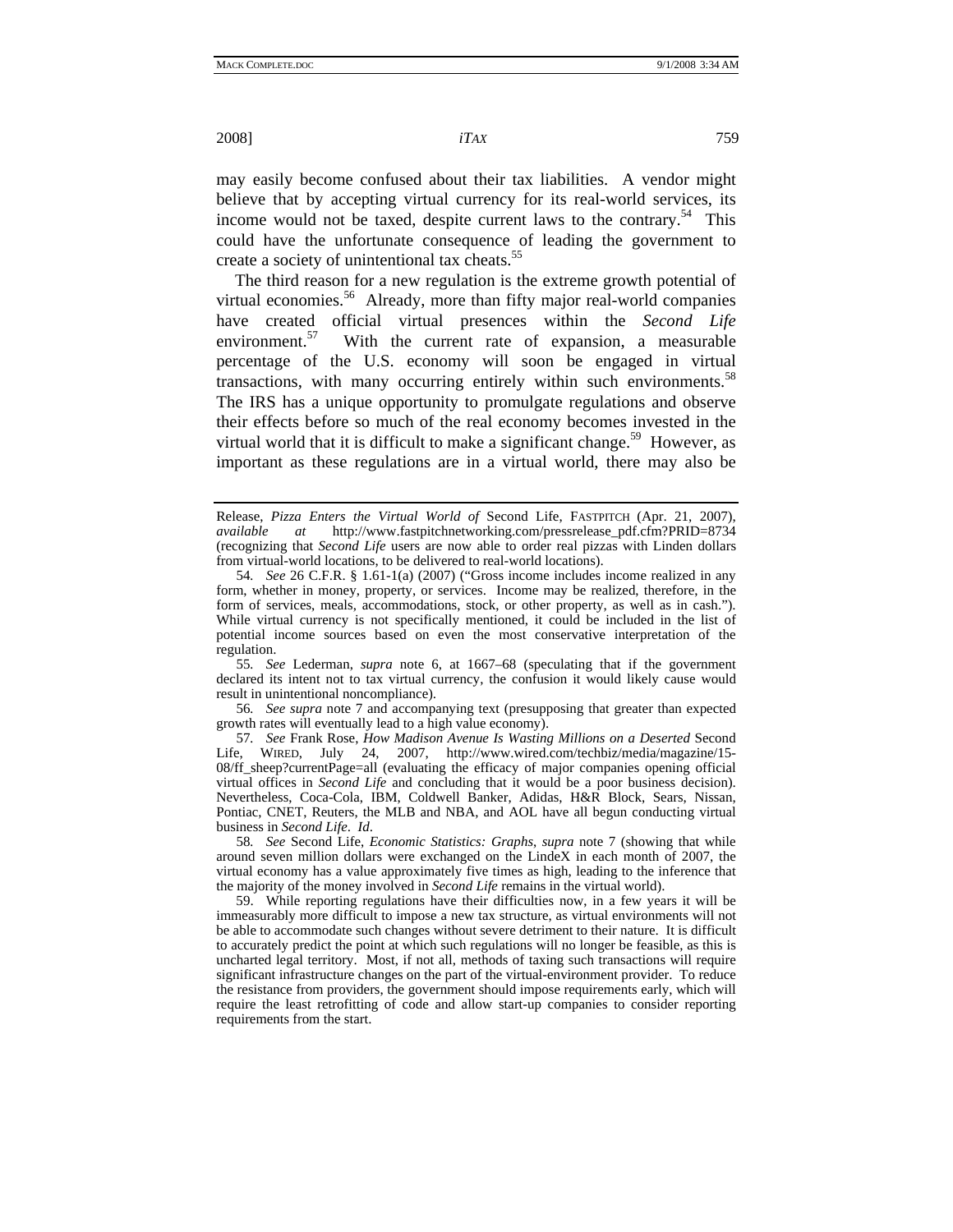downsides to establishing regulations in a nascent economy—an issue to which this Comment now turns.<sup>60</sup>

#### *B. Difficulties in Regulation*

There are several disadvantages to the taxation of virtual transactions, including compliance difficulties, liquidity problems, and the danger of overregulation. It would be difficult and unrealistic to require all individual users to manually keep track of each transaction in which they participate.<sup>61</sup> Given these administrative difficulties, it would be advantageous for the IRS to require virtual-world owners $62$  to report transaction data to the government, essentially grafting the third-party reporting regime onto the virtual world.<sup>63</sup> These requirements would be fundamentally the same as those currently imposed on the mutual fund and investment industries.<sup>64</sup> Fortunately, reporting requirements would not require the data servers to record any more information than they already do.65 A virtual transaction, in essence, is merely moving a segment of data containing the asset from one location on an Internet server to another, and that process is already naturally recorded by virtue of its taking place.<sup>66</sup>

A policy of imposing taxes after the receipt of virtual goods would be unworkable, considering the nature of such items. An item that has great value to a single user may have little or no value to other users, thus

<sup>60</sup>*. See infra* notes 69–71 and accompanying text (acknowledging potential downsides such as overregulation and destroying user incentives).

 <sup>61.</sup> This is especially evident since many of the transactions are valued at one Linden dollar, for which the current real-world equivalent is about \$0.003. For a hypothetical sales situation, such manual requirements would make a user record the basis, the purchase price of the item, the exchange rate at the time, and the parties to the trade. For any user engaging in multiple trades per day, with some engaging in hundreds of daily transactions, this is an unworkable requirement. The only way for reporting requirements to succeed is through automatic reports by owners.

 <sup>62.</sup> Virtual-environment owners are those who provide the virtual framework and maintain the online servers. While item and property ownership rights rest with individual users, rights to the environment as a whole do not. For example, *Second Life* is owned by Linden Lab, a California-based corporation. *Entropia Universe* is owned by MindArk, a Swedish company.

<sup>63</sup>*. See* Charles P. Rettig, *Nonfilers Beware: Who's That Knocking at Your Door?*, 8 J. TAX PRAC. & PROC. 9, 9–10 (2006) (comparing amounts subject to third party reporting with similar amounts not subject to reporting, and finding that those without reporting requirements have a significantly lower rate of proper tax reporting and compliance, averaging around 46.1%).

<sup>64</sup>*. See* IRS Instruction Mem., *2008 Instructions for 1099-B* (instructing brokers on how to correctly file the 1099-B form, which reports any gains or losses that a taxpayer makes).

<sup>65</sup>*. See* Rappeport, *supra* note 37 (noting that every transaction within Second Life may be observed and tracked, with large transactions flagged automatically).

<sup>66</sup>*. See id*. (quoting CFO John Zdanowski, who says that "unlike [monitoring in] the real world, in [*Second Life*] it just so happens that we know everything that happens").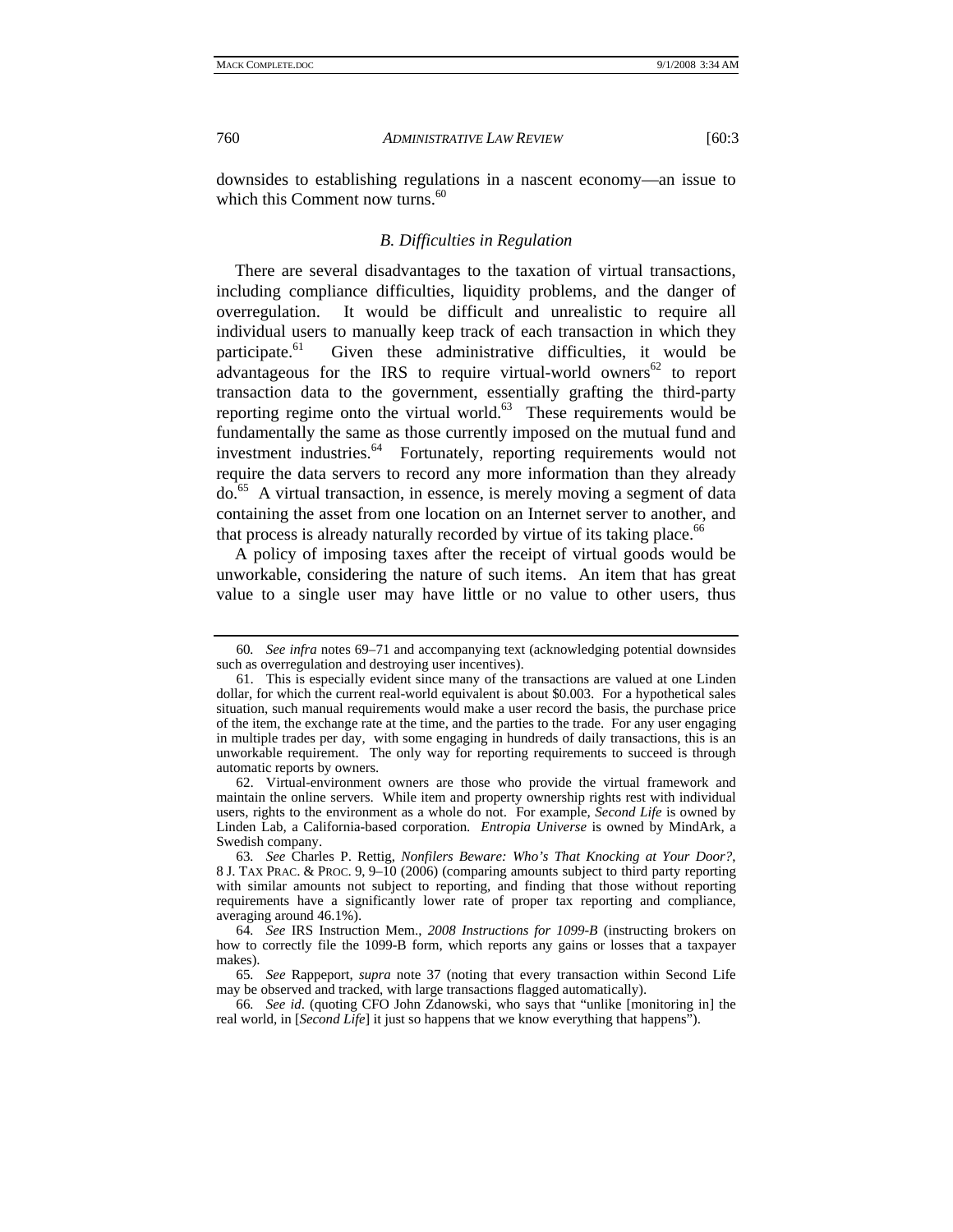eliminating the potential for resale.<sup>67</sup> However, taxing a user upon receipt or through continuing possession of such an item, such as via a property or use tax, would present difficulties. If the would-be taxpayers have no liquid funds with which to pay the tax and no way to rid themselves of the item, they would be forced into the unfortunate situation of indebting themselves to meet their tax obligations.<sup>68</sup>

Notwithstanding the many reasons to act, the IRS must use extreme care in promulgating rules designed to govern virtual economies. There is a very fine line between effective regulation and overregulation: the more liability imposed upon participants for their actions in the virtual economy, the less attractive such actions become.<sup>69</sup> Overregulation would likely result in the immediate decline of the virtual economy, lowering its total economic value, and therefore lowering the total federal revenue expected from the regulations.<sup>70</sup> The government can create the proper balance by promulgating regulations that do not burden the user in terms of filing or recording transactions, but that still generate enough tax income to make the regulations worthwhile.<sup>71</sup>

## IV. POTENTIAL SOLUTIONS

In creating a new tax system, it is crucial to account for major taxation policy considerations. The "provision[s] should be equitable, give rise to minimal deadweight loss, and be possible for the government to implement and enforce. $172$  In light of such policy dictates, this Comment analyzes two

 <sup>67.</sup> Hypothetically, User A could conscript User B to design and create a particular item, one which only User A would desire to own. *See, e.g.*, RESTATEMENT OF CONTRACTS § 346 illus. 4 (1979) (contemplating a fountain so ugly that the property value decreases and fewer buyers are interested in the land). If such an object were delivered and taxed upon receipt, the user, if presumed to have no liquid capital, would be forced to sell the object just to pay the taxes. However, since the object would be unsalable, the user would become an unintentional tax evader.

<sup>68</sup>*. See generally* Dustin Stamper, *Taxing Ones and Zeros: Can the IRS Ignore Virtual Economies?*, 114 TAX NOTES 149, 151 (2007) (noting the similar problems that arise in the case of some virtual goods and valuable home run baseballs when taxes are imposed on these items after receipt but before sale).

<sup>69</sup>*. See* Mayer-Schonberger & Crowley, *supra* note 17, at 1819–21 (2006) (elaborating on the idea that with increasing regulation on virtual worlds and providers, the attractiveness of such worlds decreases, and with such drawbacks, the virtual environment will change significantly in membership and policy—potentially dooming the world to failure).

<sup>70</sup>*. See id.* (implying that once users cease to participate in the virtual economy, the value will drop such that it would no longer be beneficial for the IRS to regulate).

 <sup>71.</sup> While this task would be difficult to accomplish, an appropriate balance is essential. Too little regulation would not be cost-effective, as the costs to users and providers in reporting transactions and to the agency in policy changes would not be met by an equivalent amount of tax revenue. Overregulation will bring in more tax revenue, but may deter users from virtual economies, eventually negating the need for regulations altogether.

 <sup>72.</sup> Lederman, *supra* note 6, at 1658 (citing Milka Casanegra de Jantscher,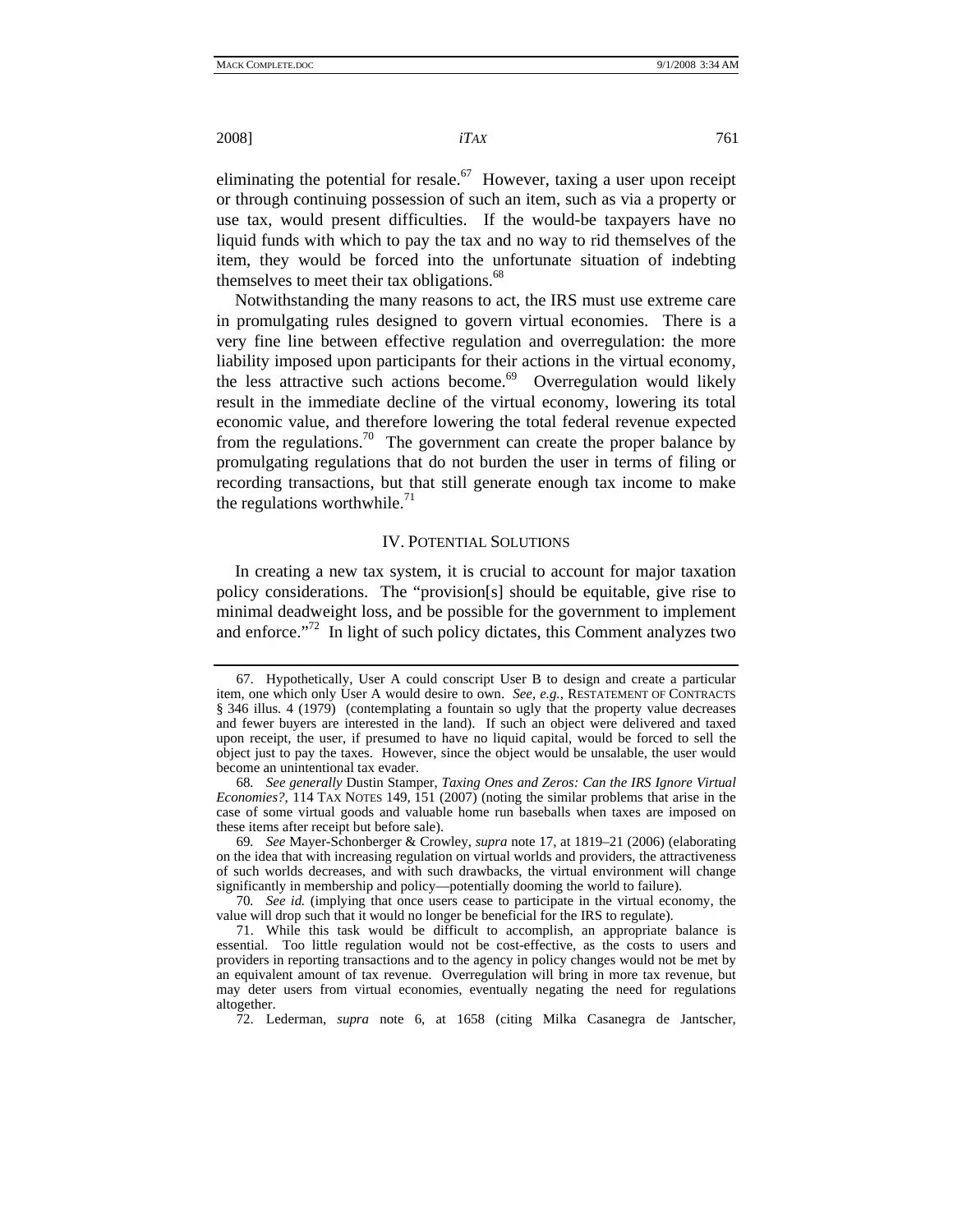practical solutions: a capital gains tax and a sales tax for the virtual economy.

#### *A. Capital Gains Tax*

The most obvious method of taxing virtual land and property transactions is through a capital gains tax, which is the scheme the IRS uses to tax real-world property sales. While using current capital gains formulas would effectively allow the IRS to tax virtual profits, it would also create a slew of evaluation issues that do not exist in the real world.

A capital gains tax is a tax on gains after accounting for costs and expenses.<sup>73</sup> Before computing capital gains, the final basis must be determined to allow for a calculation of net gain or loss.<sup>74</sup> When a user creates an item in the online world with no costs associated with the creation, the basis is zero.<sup>75</sup> The service fees paid for use of the environment do not enter into the equation.<sup>76</sup>

The IRS could introduce a regulation requiring individuals to declare any income earned in virtual environments on their tax returns, similar to the way that investment profits are currently declared. To aid enforcement, reporting regulations would be a necessary accompaniment to the new law, forcing virtual-environment owners to send details of all transactions to the IRS, which would allow the IRS to compare the figures to an individual's tax returns.<sup>77</sup>

This method would likely result in an extraordinary amount of work for both the IRS and the providers, requiring them to spend a great deal of time documenting transactions that amount to little more than one or two dollars. While this method is extremely accurate for collecting the taxes

 74. For a discussion on the determination of basis, see *supra* notes 40–42 and accompanying text (describing the formula used in basis determination, including with regard to gross income).

75*. See* 26 U.S.C. §§ 212–224 (2000) (discussing potential deductible expenses). Because nothing on the list pertains to the creation of a virtual item, the basis must be set at zero.

76*. See* Lederman, *supra* note 6, at 1649–50 (concluding that monthly and licensing fees must not be used in establishing basis because it would require a constant reevaluation of expenses, and would not reflect the particularized worth of each individual asset).

 77. The industry as a whole is likely to resist the establishment of reporting requirements. However, such requirements would not be impossible to administer, nor would they be beyond the scope of the IRS's current enabling legislation. For a more detailed discussion on this issue, see *supra* notes 61–65 and accompanying text.

*Administrating the VAT*, in VALUE ADDED TAXATION IN DEVELOPING COUNTRIES 179 (Malcolm Gillis, Carl S. Shoup & Gerardo P. Sicat eds., 1990)).

<sup>73</sup>*. See* BLACK'S LAW DICTIONARY 1496 (8th ed. 2004) (defining capital gains tax as "[a] tax on income derived from the sale of a capital asset" and stating that "[t]he federal income tax on capital gains typically has a more favorable tax rate"). For example, the current rates are 5% for taxpayers in the 10 or 15% bracket and 15% for taxpayers in the 25, 28, 33, or 35% tax brackets.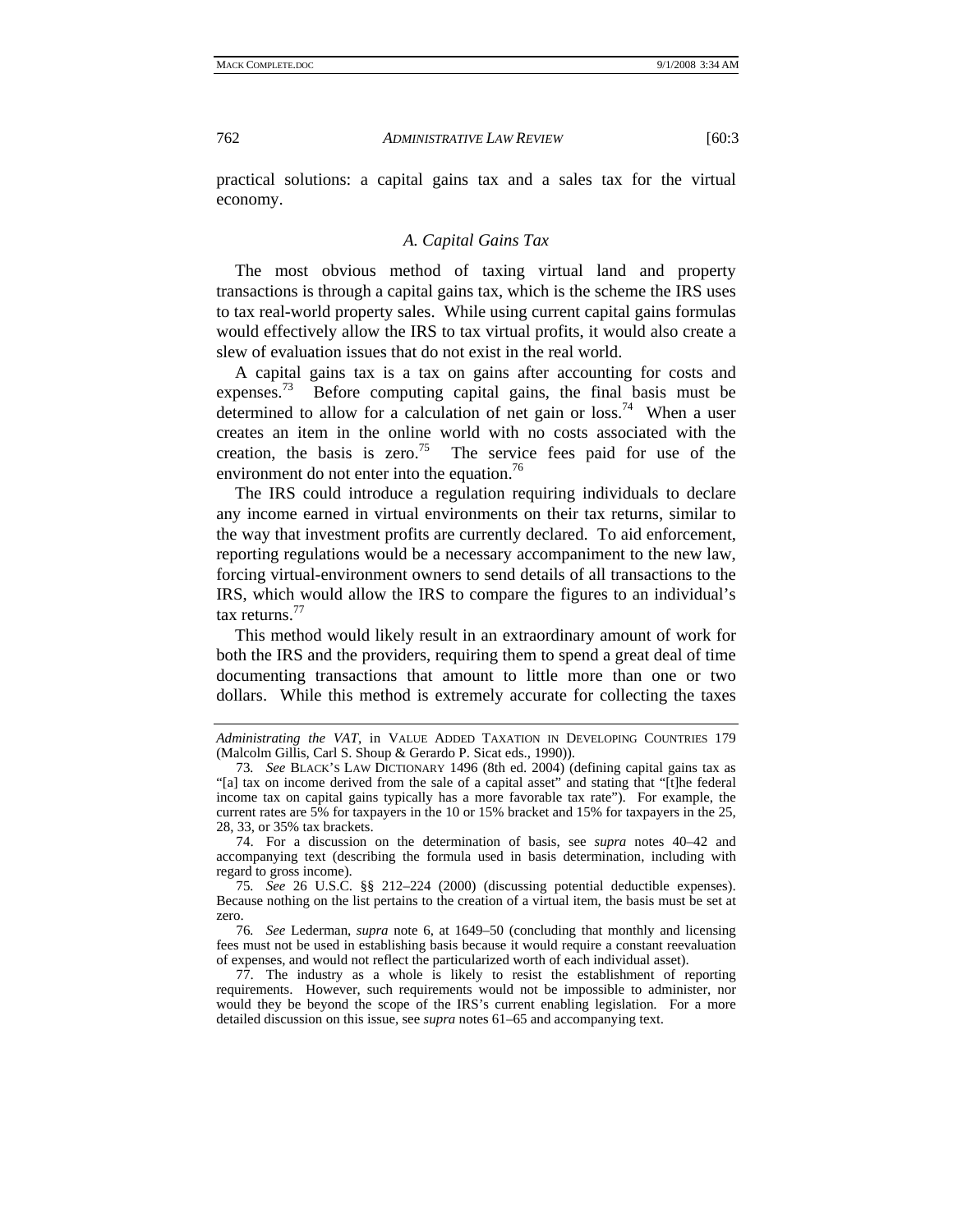due, it is unlikely to be the most cost-effective. This Comment proposes it only because it is the technically correct way to tax such transactions, since the IRS analyzes and taxes property exchanges through a capital gains analysis. However, for the purposes of taxing virtual property exchanges, while a capital gains analysis is workable and manageable, it is not nearly as viable a solution as a sales tax.

# *B. Sales-and-Use Tax*

A system in which the virtual environment automatically deducts a percentage of each transaction and routes the money directly to the IRS would be an efficient and effective solution to the ambiguity in current tax law. A sales tax is one "imposed on the sale of goods and services, usually measured as a percentage of their price."<sup>78</sup> Traditionally, the buyer pays the tax at the time of sale and the seller remits the tax to the appropriate authorities.79 Most jurisdictions also impose a "use" tax which functions to capture lost sales tax revenue when transactions occur in a different jurisdiction than that of the collecting agency. $80$  An example of this imposition is when a resident of State A buys an item in State B: he incurs use tax liability whether he brings the item into State A himself or has it shipped. Generally, the use tax is self-assessed by the buyer, unless the seller also operates in the taxing jurisdiction, in which case the state will again impose a collection duty upon the seller. $81$ 

The IRS could seek to change its enabling legislation to allow for a federal sales-and-use tax when there is no other jurisdictional nexus. In essence, the IRS could require that for each transaction where Linden dollars change hands, the computer framework will withhold a certain

 <sup>78.</sup> BLACK'S LAW DICTIONARY 1498 (8th ed. 2004). *See also* 68 AM. JUR. 2D SALES-AND-USE TAX § 1, at 13 (1993) ("While . . . the economic burden of [a retail] sales tax falls upon the consumer, the seller has the statutory duty to collect the tax for the taxing jurisdiction.").

<sup>79</sup>*. See* Hal R. Varian, *Taxation of Electronic Commerce*, 13 HARV. J.L. & TECH. 639, 640 (2000) (noting that sales taxes apply only to purchases in which the seller and buyer are located in the same jurisdiction).

<sup>80</sup>*. See* Sales Tax Institute, *Sales Tax Concepts Made Easy for You*, http://salestaxinstitute.com/sales\_tax\_rates.php (last visited June 13, 2008) (listing each state and accompanying sales tax percentage, as well as whether a use tax exists). Fortyfive of the fifty states, plus the District of Columbia, impose a sales tax. Only Alaska, Delaware, Montana, New Hampshire, and Oregon do not impose sales or use taxes. *Id.*

<sup>81</sup>*. See* Sidney S. Silhan, *If It Ain't Broke Don't Fix It: An Argument for the Codification of the* Quill *Standard for Taxing Internet Commerce*, 76 CHI.-KENT L. REV. 671, 674–76 (2000) (outlining the basic elements of both sales and use taxes, particularly with regard to the methods employed to collect the use tax); *see also* Varian, *supra* note 79 (reviewing the process by which states collect use taxes from firms and consumers, as well as the difficulties they face in doing so).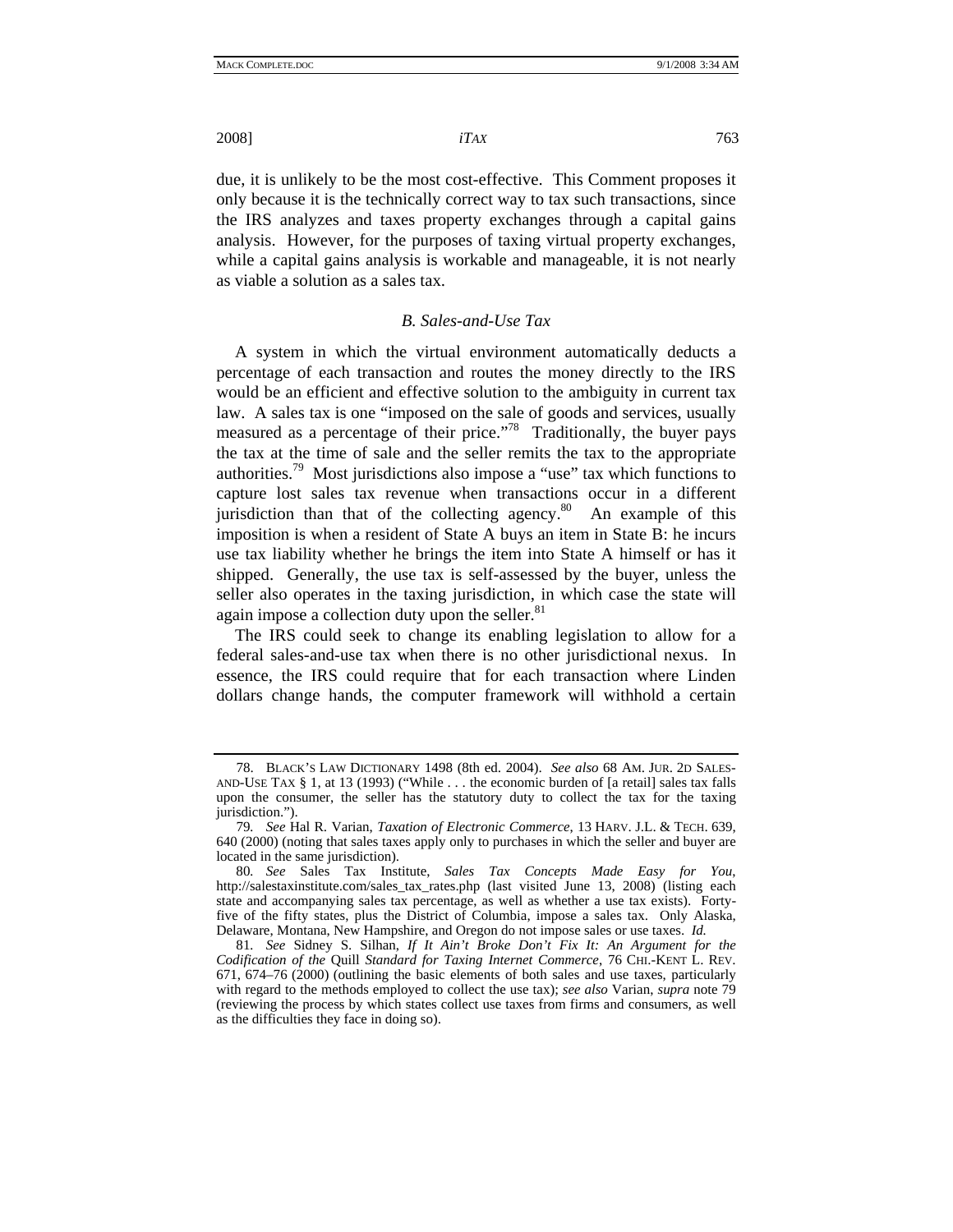percentage during the transfer for remittance to the government.<sup>82</sup> This method fulfills major policy considerations underlying taxation: fairness, minimization of deadweight loss, and ease of implementation and enforcement.<sup>83</sup> It would be just as fair as any state or local version of a sales-and-use tax, as it would be passive and automatic, and would minimize loss. In addition, because the virtual environment would apply the tax automatically to every transaction, compliance theoretically would be one hundred percent.

The sales-and-use tax method would require eliminating any requirements of reporting and taxing cash-out amounts,<sup>84</sup> as this practice would result in double taxation in most instances.<sup>85</sup> While a "cash-out" policy would serve to collect revenues both easily and efficiently, it would not capitalize on the significant amount of transactions whose value will never leave the virtual world, rendering such a system less effective than a sales-and-use tax applied throughout the virtual economy.

#### **CONCLUSION**

By all indications, virtual worlds are here to stay and will in all likelihood continue to grow in both usage and influence. It is up to Congress to analyze the law and public policy to determine whether transactions occurring in such environments—both virtual-to-real and virtual-to-virtual—should remain untaxed. There are many reasons to change the current policy and begin taxing such economic activities, but there are also significant difficulties in doing so. Nonetheless, by applying sales-and-use taxes to virtual transactions, the IRS would meet the major requirements for an equitable and efficient tax policy while avoiding most of the pitfalls associated with virtual regulation. There is a demonstrable need for regulation, as evidenced by the increasingly significant value of virtual economies, and a sales-and-use tax—properly applied—will meet this need.

 <sup>82.</sup> The remittance process would take the form of any other sales-and-use tax application, with the added ease of automatic collections. *But see* Silhan, *supra* note 81, at 701 (concluding that Congress should adopt stricter standards for determining what constitutes a nexus for tax purposes). If Congress adopted stricter standards, it would have to include an exception for virtual economies to enable the taxation of such environments, since by their nature they have no physical nexus in any real-world location.

<sup>83</sup>*. See supra* notes 6, 72 and accompanying text.

 <sup>84.</sup> A "cash-out" policy would apply a tax liability to any money taken out of the virtual environment over the amount put in, regardless of the amount gained or lost while invested in the virtual world.

 <sup>85.</sup> Double taxation in the virtual world—similar to the double taxation of corporate profits (once at the corporate level and again at the shareholder level)—would result if a sales tax were imposed on virtual-to-virtual transactions, in addition to a tax applied to income from virtual-to-real transactions. This result is undesirable and should be avoided.